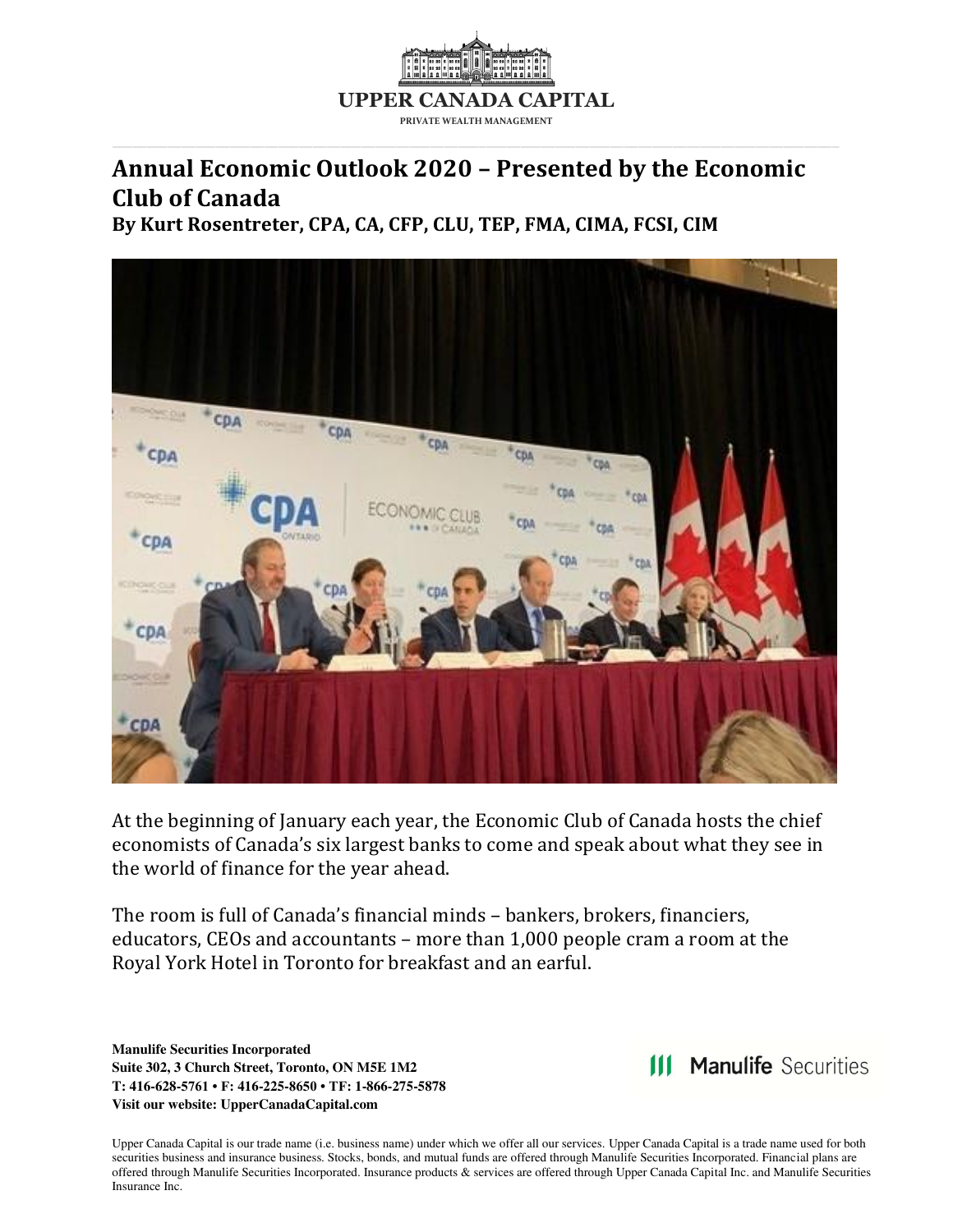

Here is my interpretation of what each of them said for 2020 in their presentations last month (January  $8<sup>th</sup>$ ). Please note these are not my opinion in many cases and I look forward to discussing the impact of their predictions, actual results and your financial plan in the months ahead.

# **Avery Shenfeld, Chief Economist, CIBC World Markets**



- US Equity 2019 corporate earnings fell and lower interest rates will not be repeated. Expect lower profit as wages increase. Expect a positive US stock market in 2020 but less than last year.
- Canadian Equity Will beat the US stock market in 2020 because we will get clarity on pipelines, gold will increase and the US dollar will soften.
- US Treasury Rates the US is done cutting rates but there is still pressure from lower European interest rates. There will be a housing comeback.
- Canadian interest rates there is more debt in Canada and the consumer market doesn't drive growth like it does in the US. Can see a 0.25% interest rate cut by the Bank of Canada this spring.
- Digital Currency we already have digital currencies. We already use e-transfers of money and credit cards more than we use cash and cheques.
- China Deal first China deal announced recently is not a real deal. There will be headwinds in dealing with China for years to come regardless of the party in charge in the US government.
- Wealth tax in Canada US doesn't have a progressive, staggered tax rate system like we do. Our rich people already pay their share of tax. We don't need a wealth tax.

**Manulife Securities Incorporated Suite 302, 3 Church Street, Toronto, ON M5E 1M2 T: 416-628-5761 • F: 416-225-8650 • TF: 1-866-275-5878 Visit our website: UpperCanadaCapital.com** 

**111 Manulife Securities**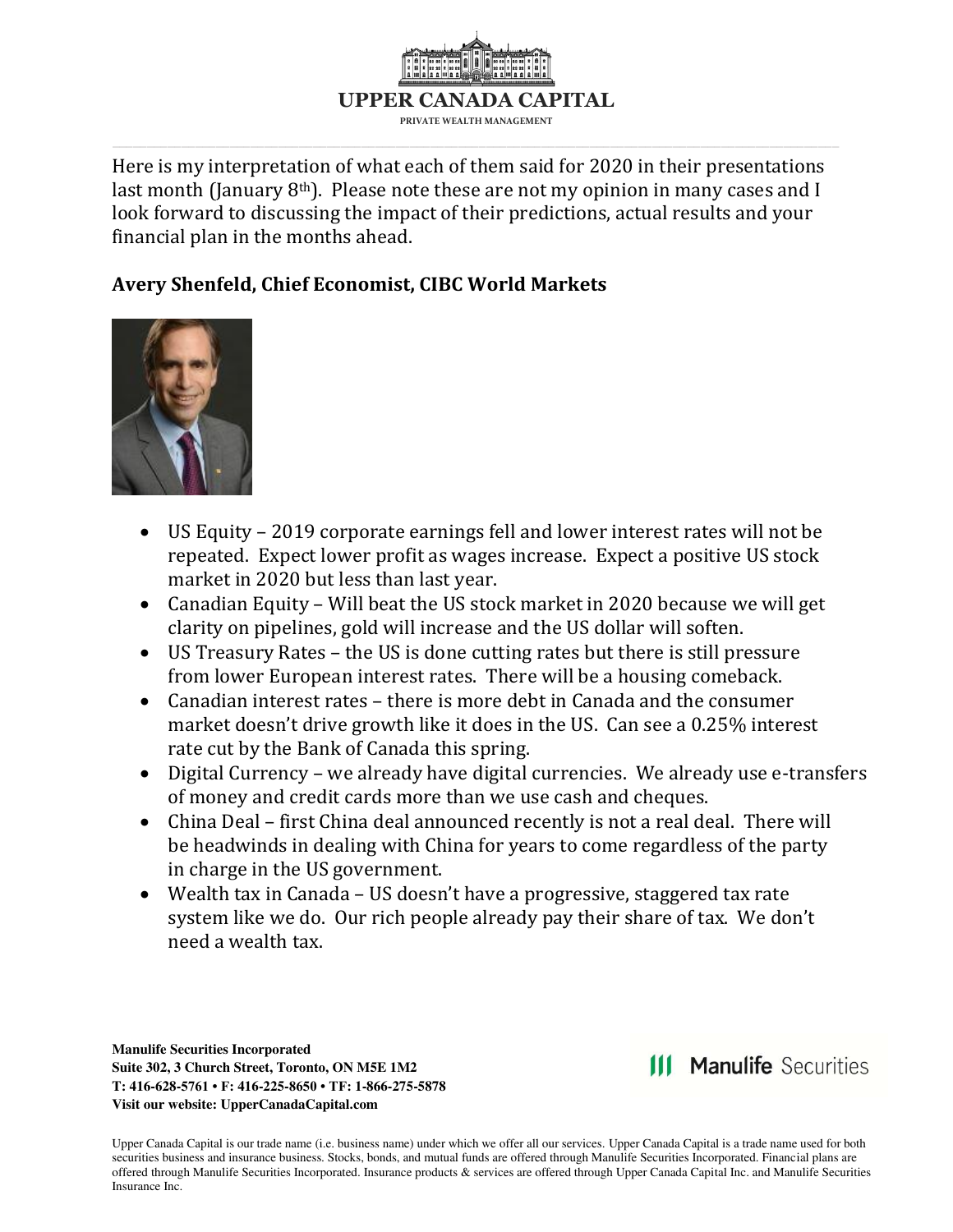

#### **Beata Caranci, TD Bank Group Chief Economist**



- Continue to see good growth from the US economy. The US economy is an inward based economy (they buy and sell to themselves) and therefore global events don't have a lot of impact on the US economy.
- US consumer doesn't get enough attention they are a bright light and are responsible for a large share of US GDP.
- See an imminent deal with China but there are more trade irritants on the horizon (e.g. France).
- US has averaged 200,000 new jobs for six months double a normal expectation. Better still, participation rates are rising and growth of wealth is touching all levels of society.
- In Canada however there is no business investment companies are not reinvesting. There are also high levels of debt. We have spending fatigue and loss rates are rising.
- The US election may cause companies to delay business investment until they see the outcome with Sanders and Warren being the two least desirable picks from a business perspective. Feel Trump could get re-elected from the perspective of an average American.

**Manulife Securities Incorporated Suite 302, 3 Church Street, Toronto, ON M5E 1M2 T: 416-628-5761 • F: 416-225-8650 • TF: 1-866-275-5878 Visit our website: UpperCanadaCapital.com** 

**III Manulife Securities**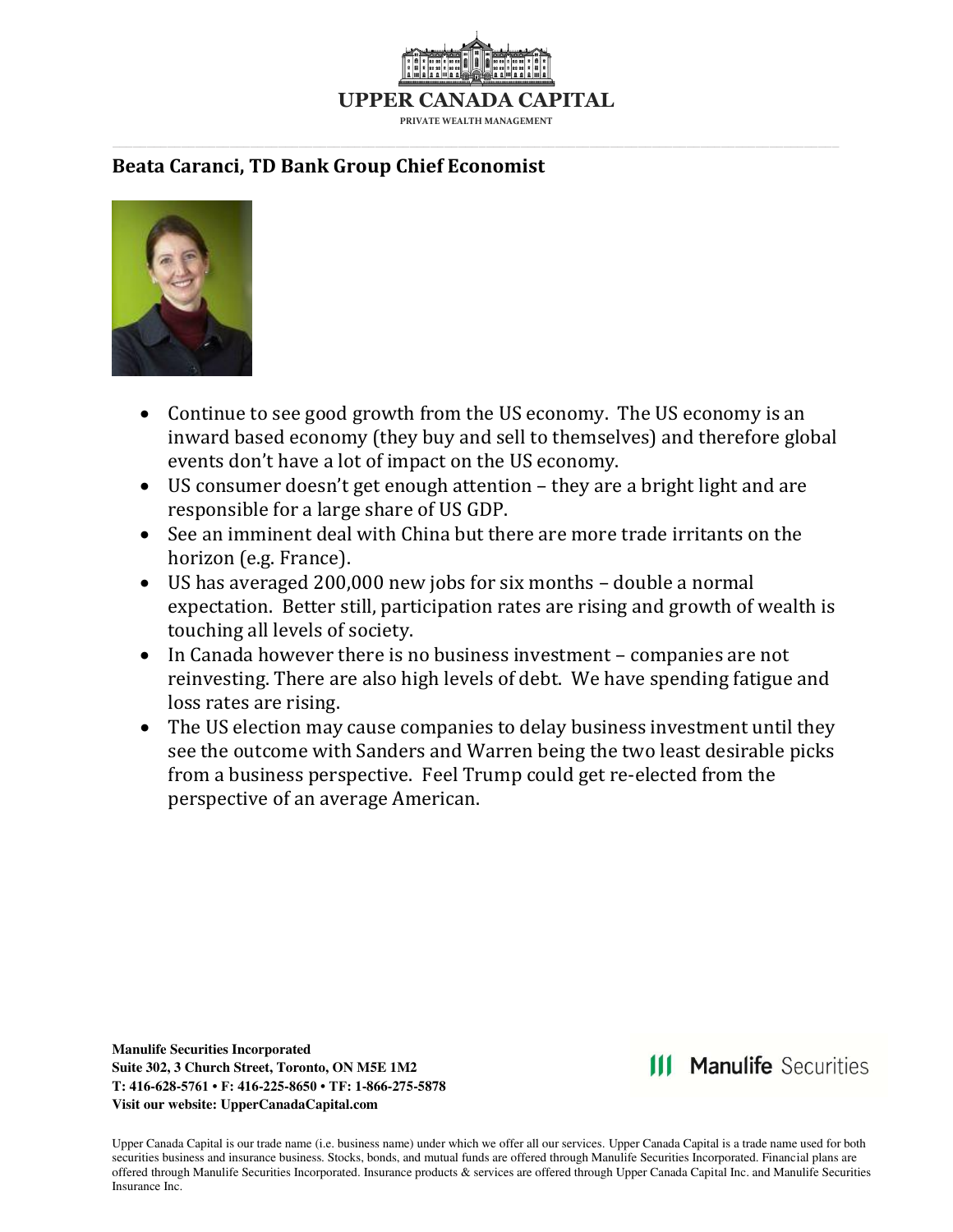

### **Dawn Desjardin, RBC Deputy Chief Economist**



- Canada is at full employment with a healthy labour market but with a declining participation rate.
- We have mostly a service-based economy with the remaining manufacturing industries continuing to see a move to automation and fewer good producing jobs.
- See 25% of jobs heavily disrupted by technology in ten years.
- Will continue to see more job change over a person's working life.
- Human skills will become more important as automation and computerization continues.

# **Jean-Francois Perrault, Chief Economist, Scotiabank**



- As long as Trump is the President of the United States worry will exist.
- No one can predict impact of events in Iran because no one knows how bad it will get.

**Manulife Securities Incorporated Suite 302, 3 Church Street, Toronto, ON M5E 1M2 T: 416-628-5761 • F: 416-225-8650 • TF: 1-866-275-5878 Visit our website: UpperCanadaCapital.com** 

**III Manulife Securities**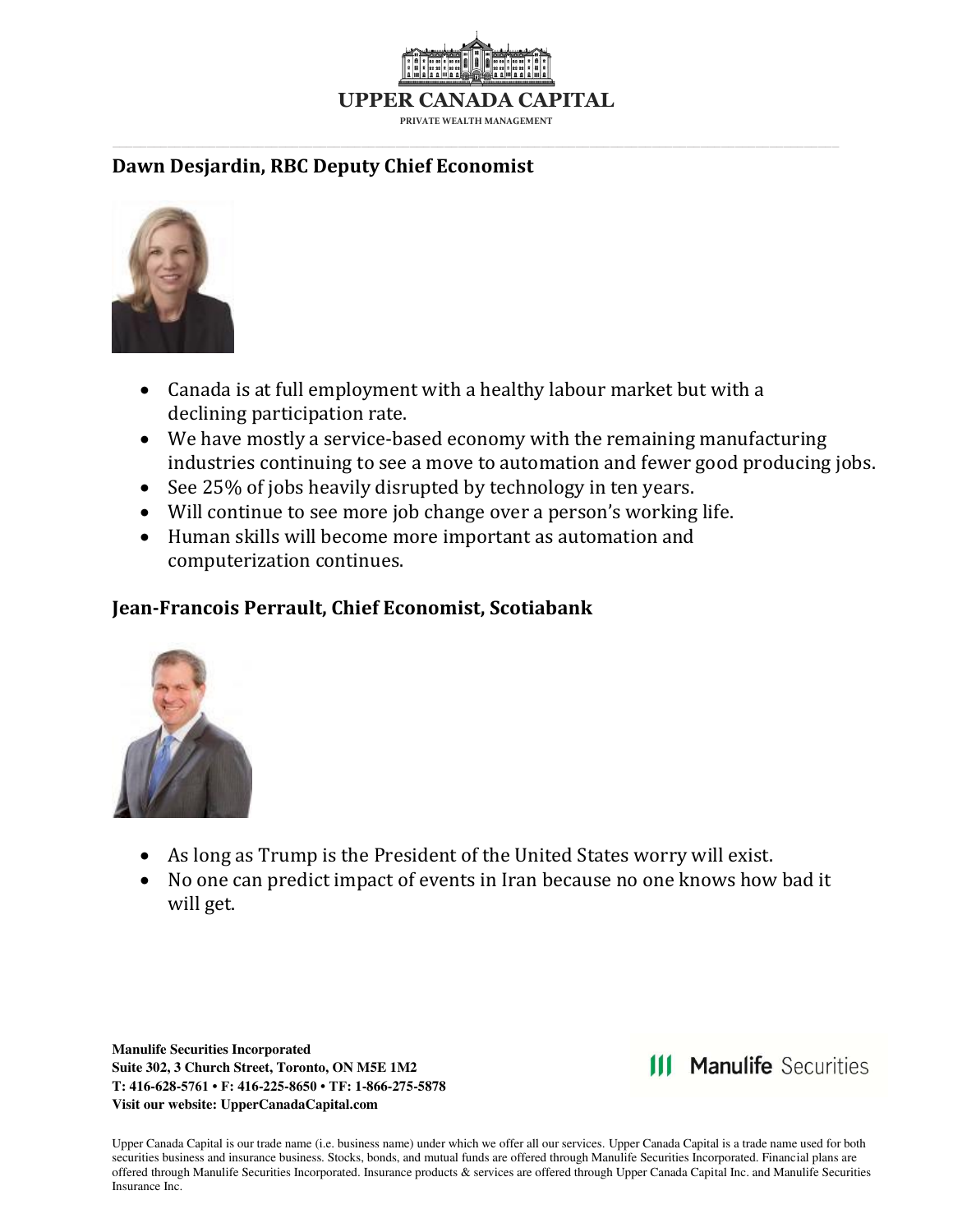

# **Douglas Porter, BMO Financial Group Chief Economist**



- Canadian economy ended 2019 on a sour note: no GDP growth in Q4, two months in a row of job declines and consumer confidence fell to a three-year low while insolvencies are at a ten-year high.
- Positives we see: housing sector growing again in Canada, fiscal policy from the Federal Government appears to be supportive of growth, higher oil prices and USMCA free trade agreement to be signed.
- Growth rate of the Canadian population is 1.5% while in the US it is less than 0.50%.
- Sees BC and Alberta as growth leaders in 2020.
- In Ontario, the big population growth and technology industry success is being offset by the weakening auto industry.
- Sees no change to Bank of Canada interest rates in 2020.
- Sees 2% growth in 2020 vs. a long-term average of 2% growth.

#### **Stefane Marion, National Bank Chief Economist**



• Climate change is a here and now issue that governments, corporations and people need to address.

**Manulife Securities Incorporated Suite 302, 3 Church Street, Toronto, ON M5E 1M2 T: 416-628-5761 • F: 416-225-8650 • TF: 1-866-275-5878 Visit our website: UpperCanadaCapital.com** 

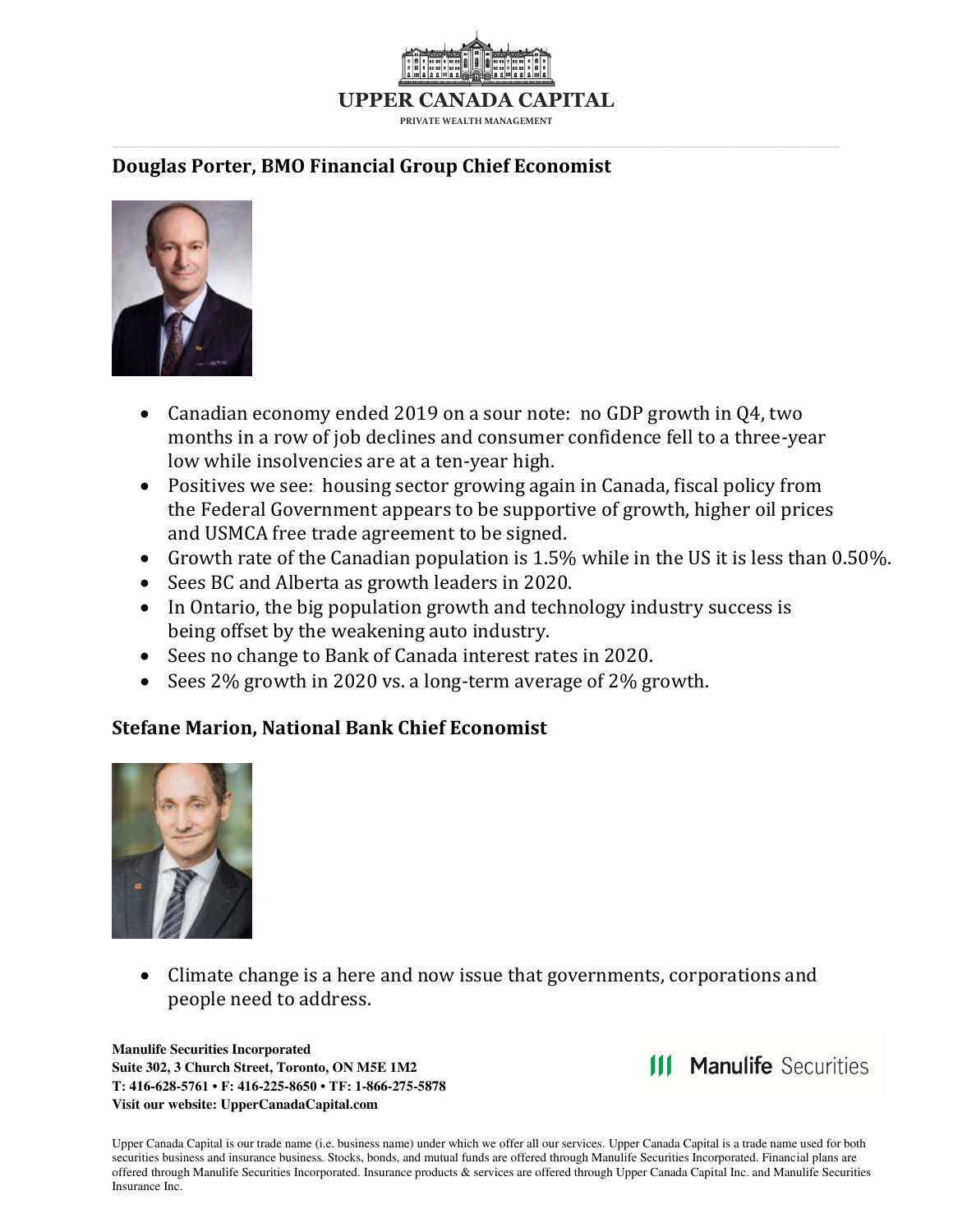

### **Our Team and Your Financial Plan**

We receive market, tax, economic and other updates every day from many sources around the world and use this information in our job managing your finances

The opinion of the chief economists above is valuable but let's keep this in mind: last year many of them called for interest rates increases in 2019 – only to see no rate increases in Canada and rate cuts in the US. It good to remember they are only guessing and that we always need to plan for the potential they are wrong. Defense always matter more than offense in money management and goal planning – especially for anyone over age 50 when the finish lines are getting closer and money mistakes can have a magnified impact.

Overall, our team of eight meets weekly to discuss, analyze and update our own market and economic projects for the months and years ahead. Generally, here is our own opinion for 2020:

- It is a US election year and President Trump will do his best to ensure a positive stock market again this year. If there is any sign of weakness, we expect him to get vocal again and demand interest rates cuts to stimulate the US economy and raise stock values.
- Looking at consumer confidence numbers, retail spending, industrial manufacturing, housing starts and employment, the world does appear to be slowing down towards the next recession with last year's US interest rates cuts merely kicking the can down the road for a recession to a future year. 2020 will mark the eleventh year without a recession – four years overdue on average.
- Wars, terrorism, oil spills, scandals and similar "short term shock events" rarely trigger stock market disasters and often prove to be great opportunities to "buy cheap" when you look back years later.
- Global environmentalism is here to stay people seem to care more about icebergs than oil industry jobs – making investments in the resource sector worrisome generally.
- By extension, the small nature of the Canadian economy on a world scale, the dominance of only two industries (banking and resources), the impact of oil on the Canadian currency, and the lack of industries such as tech and

**Manulife Securities Incorporated Suite 302, 3 Church Street, Toronto, ON M5E 1M2 T: 416-628-5761 • F: 416-225-8650 • TF: 1-866-275-5878 Visit our website: UpperCanadaCapital.com** 

**111 Manulife Securities**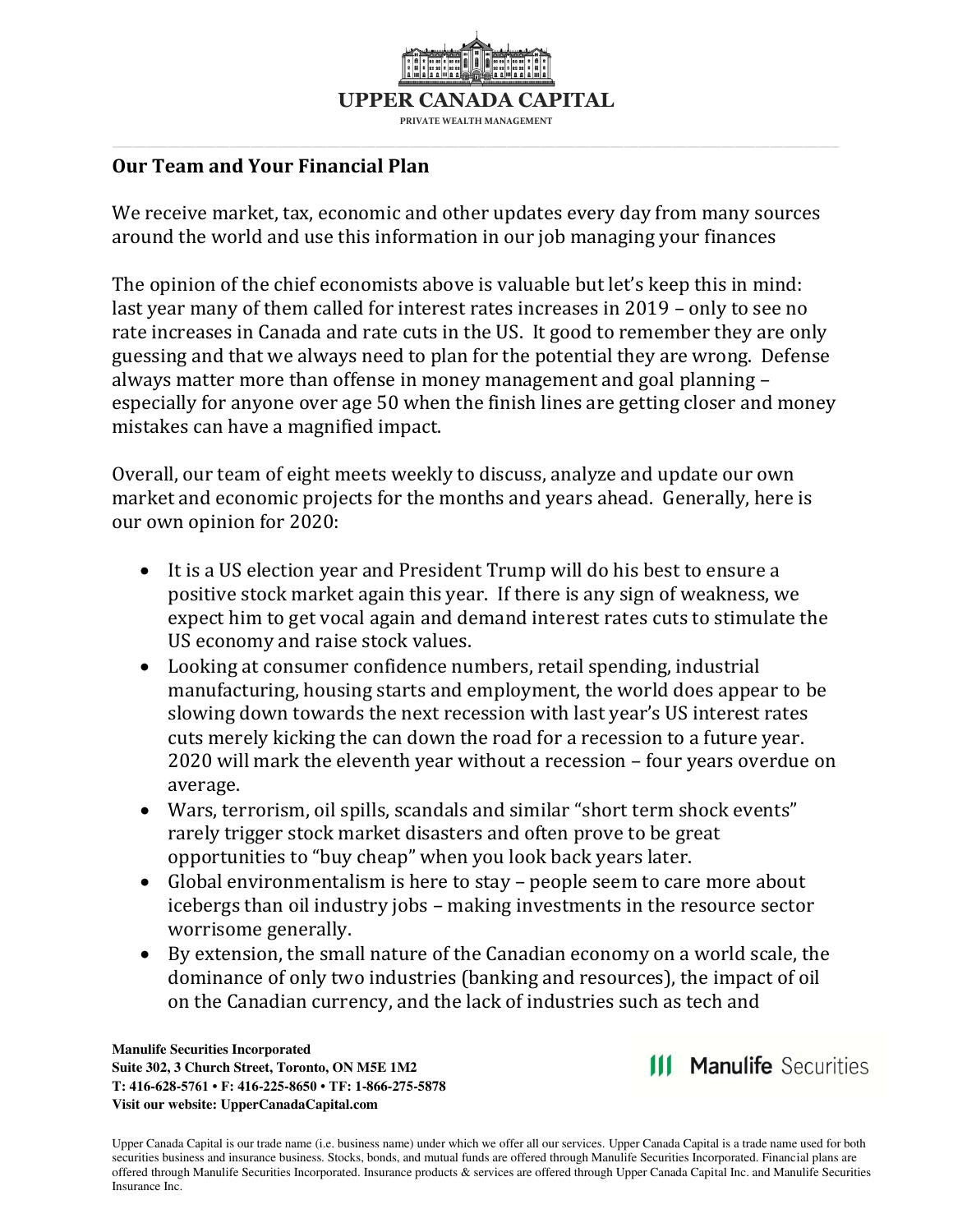

healthcare to invest in will ensure our favourite stock market landscape continues to be the US regardless of the politician in charge. The great returns of the US stock market have had more to do with the depth and breadth of their business landscape built up over 100+ years and we don't see that changing.

- We don't see any events driving the Canadian dollar higher than current levels – it appears only a spike up in oil price or a major crisis in the US (eg. mortgage fiasco of 2008) tend to move the needle now. But we do see a lot of Canadian triggers (future debt crisis, long term decline in commodity prices, major real estate correction) that could send the Canadian dollar downward and the price of your strawberries in February soaring to record levels.
- We don't see anything that will raise interest rates in Canada beyond the 2%- 3% range for years to come. That will keep mortgage rates low, real estate values high and bond rates low for retirees.

Overall, we look forward to reflecting on your financial plan and how all of these variables will impact your goals. I hope you enjoyed my sharing of these market forecasts with our once a year window into this world. Know that we do think about all of this every day of the year as well!

Warm regards,

- Kurt

Kurt Rosentreter, CPA, CA, CFP, CLU, FCSI, CIMA Senior Financial Advisor & Portfolio Manager, Manulife Securities Incorporated President, Upper Canada Capital Inc. Life Insurance Advisor, Manulife Securities Insurance Inc.

302 – 3 Church Street | Toronto, ON, M5E 1M2 Tel: 416-628-5761 Ext 230 | Toll free: 1-866-275-5878 | Fax: 416-225-8650

[http://www.kurtismycfo.com](http://www.kurtismycfo.com/) | [@KurtRosentreter on](https://twitter.com/KurtRosentreter)  [Twitter |](https://twitter.com/KurtRosentreter) [linked.com/in/kurtrosentreter/](https://www.linkedin.com/in/kurtrosentreter/) | [Kurt on Facebook](https://www.facebook.com/kurtismycfo/)

If you prefer not to receive future emails, CLICK *[HERE.](mailto:kurt.rosentreter%40manulifesecurities.ca?subject=Please%20unsubscribe&cc=laura.collins%40manulifesecurities.ca)*

**Manulife Securities Incorporated Suite 302, 3 Church Street, Toronto, ON M5E 1M2 T: 416-628-5761 • F: 416-225-8650 • TF: 1-866-275-5878 Visit our website: UpperCanadaCapital.com** 

**111 Manulife Securities**